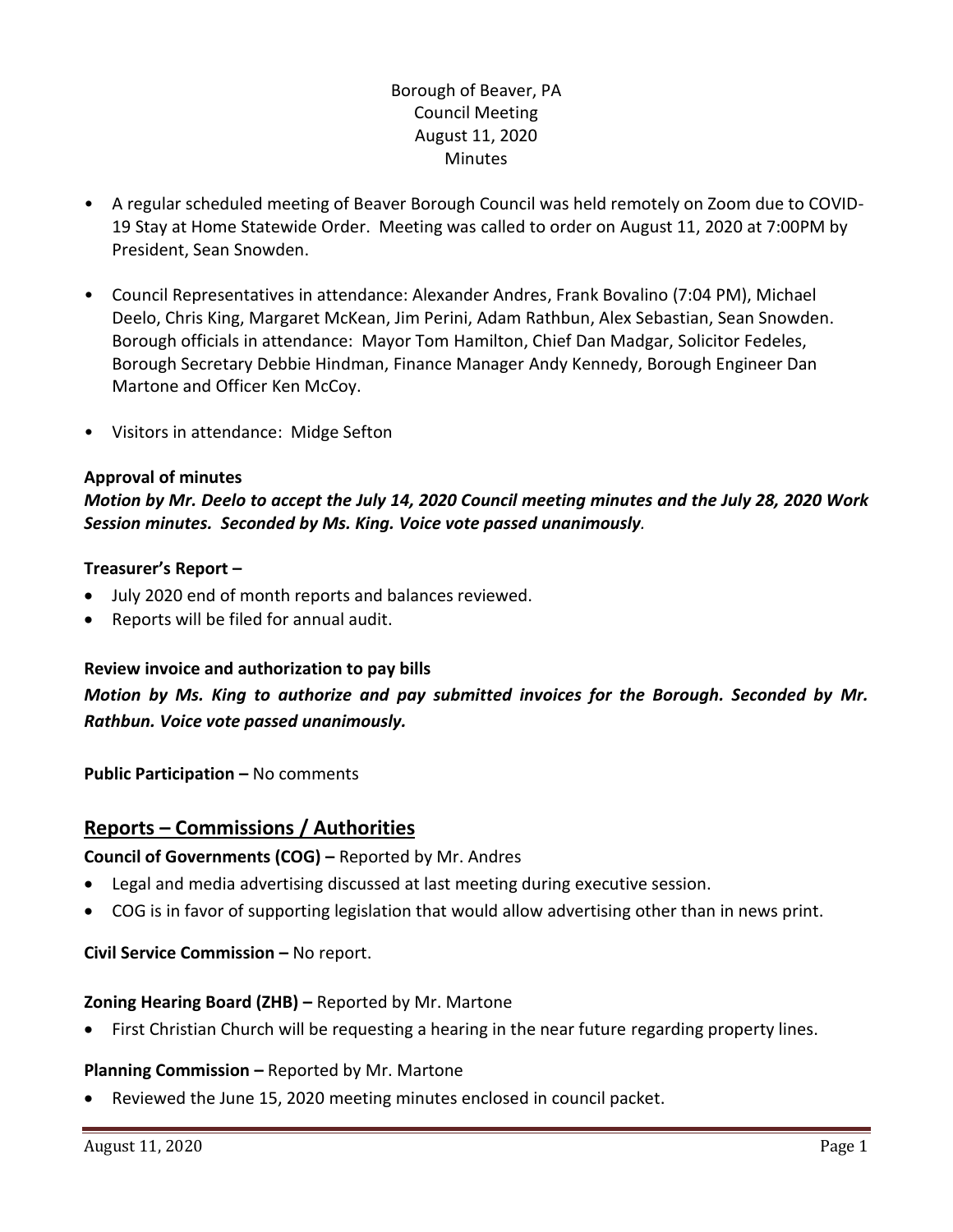### **Tree Commission –** No report

#### **Code Enforcement Officer Report –**

July 2020 report enclosed in council packet.

### **Historic Architectural Review Board (HARB) –** No report

#### **Municipal Authority –** Reported by Mr. Martone

- Reviewed the July 15, 2020 meeting minutes enclosed in council packet.
- Looking at drawings to potentially redesign the Sewage Treatment Plant.
- Meeting with DEP to discuss drinking water.

# **Council Committee Reports**

#### **Public Safety / Code Enforcement –**

- Some street lights are not working properly. Chief Madgar will have officers check during evening shift for pole numbers to have fixed.
- Complimented Borough Workers on repainting yellow lines and cleaning up curbs.
- Electric scooters safety concern specifically with children riding them on streets. Chief Madgar will review with other officers and Solicitor to put a notice out to residents.

#### **Finance –** Reported by Mr. Perini

- Requesting each committee to look into budget needs for next year.
- Revenue will be down this year due to COVID-19. Committees need to be especially conscious of spending.

#### **Highway –** Reported by Mr. Bovalino

- Concerns of temporary patch work on roads, communication of work and restricted parking, and too much work being done at once.
- $\bullet$  Mr. Martone will contact Columbia Gas regarding the 4<sup>th</sup> Street temporary restoration on main and service line trenches.

#### **General Government –** No report

#### **Recreation –**

- Ms. McKean Trying to locate a historical specialist to give guidance with the possible preservation of the spring house.
- Sprinkler system/splash pad installed near pavilion is a success, many families attending.

# **Reports**

#### **Manager's/Police Report –** Reported by Chief Madgar

Reviewed July 2020 Rental Registration report enclosed in council packet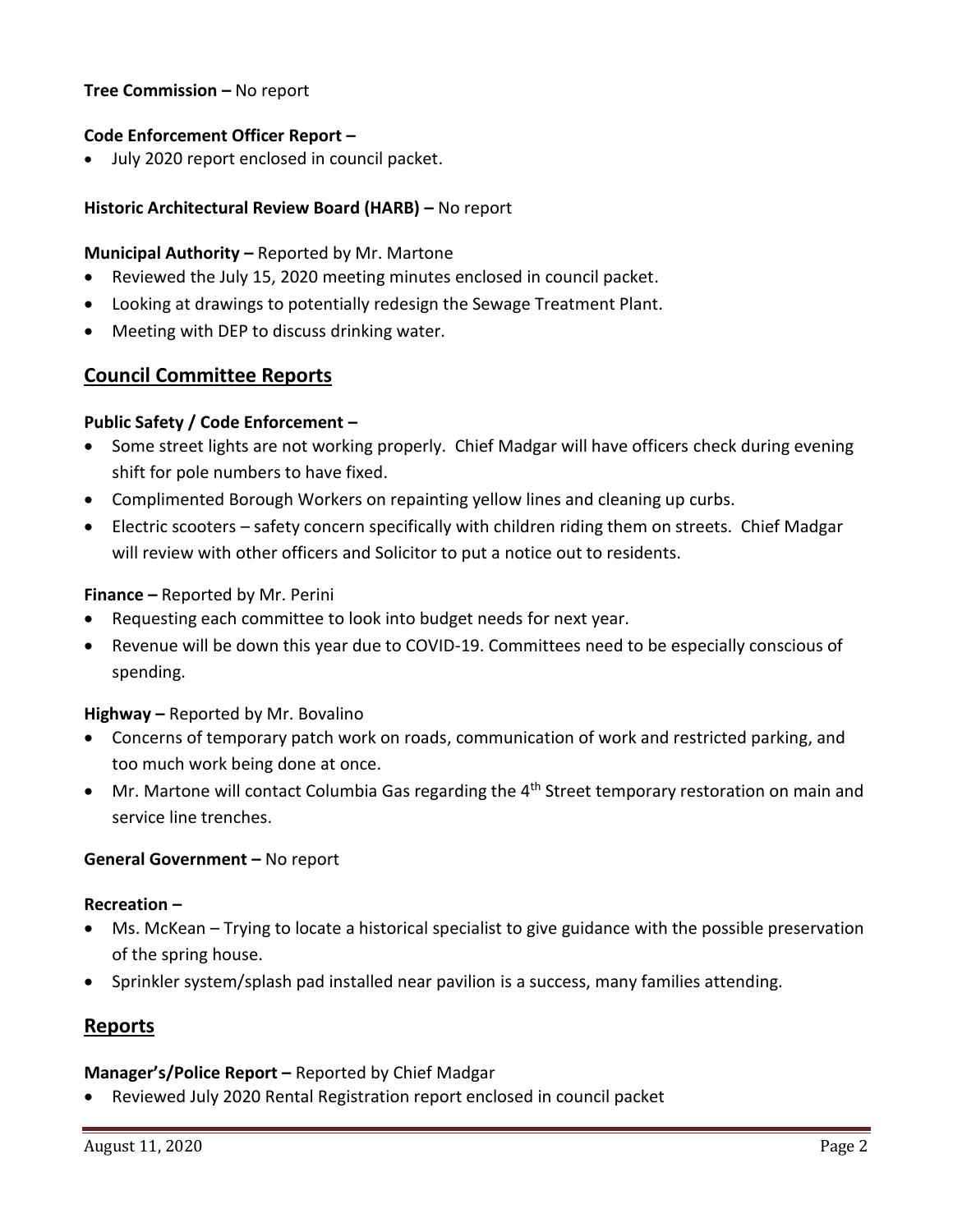- Met with RSSC Architecture regarding borough building renovations will continue to keep council informed.
- Pool Committee will be meeting on August 12, 2020 will continue to keep council informed.
- Light up Night Keeping in contact with the Beaver Chamber of Commerce regarding state regulations for outdoor gatherings limited to 250.
- New police vehicle was delivered to keep up with the vehicle rotation.
- 2015 Ford Explorer on Municibid currently at \$6,100. Will keep council informed.

## **President's Report –** No report

**Mayor Hamilton – No report** 

**Fire Department** – No report

### **Emergency Management Coordinator – No report**

### **Borough Engineer and Borough Municipal Authority Engineer –** Reported by Mr. Martone

- July 2020 Borough Engineer monthly report and mid-June 2020 through July 13, 2020 Borough Municipal Authority Engineer monthly report enclosed in council packet.
- Legal Notice for the 2020 Road Paving Project will be submitted for advertisement this week.

### **Solicitor Report –**

 CARES Act funding will be available to Beaver County municipalities to cover costs associated with COVID-19 through the end of the year. Application period will be from August 17 through August 31.

# **Motions**

# **Motion – 2021 Minimum Obligation (MMO) for Police and Municipal Employees** *Motion by Mr. Perini, I move that Beaver Borough Council approve the attached Resolution relating to the 2021 Financial Requirement and Minimum Municipal Obligation (MMO) for Police and Municipal Employees. Seconded by Mr. Bovalino. Voice vote passed unanimously.*

#### **Motion – Appointment of Police Officers**

*Motion by Mr. Rathbun, I move that Beaver Borough Council authorize the President of Council to sign the Appointment of Police Officer on behalf of the borough, offering fulltime employment to Michael Nevill effective September 16, 2020 and Nicholas Klutka effective October 1, 2020. Seconded by Mr. Sebastian. Roll call vote: Mr. Sebastian – Yes, Mr. Bovalino – Yes, Ms. King – Yes, Mr. Andres – Yes, Ms. McKean – No, Mr. Deelo – Yes, Mr. Perini – Yes, Mr. Rathbun – Yes, Mr. Snowden – Yes. Motion passed on the indicated roll call vote, 8-1.*